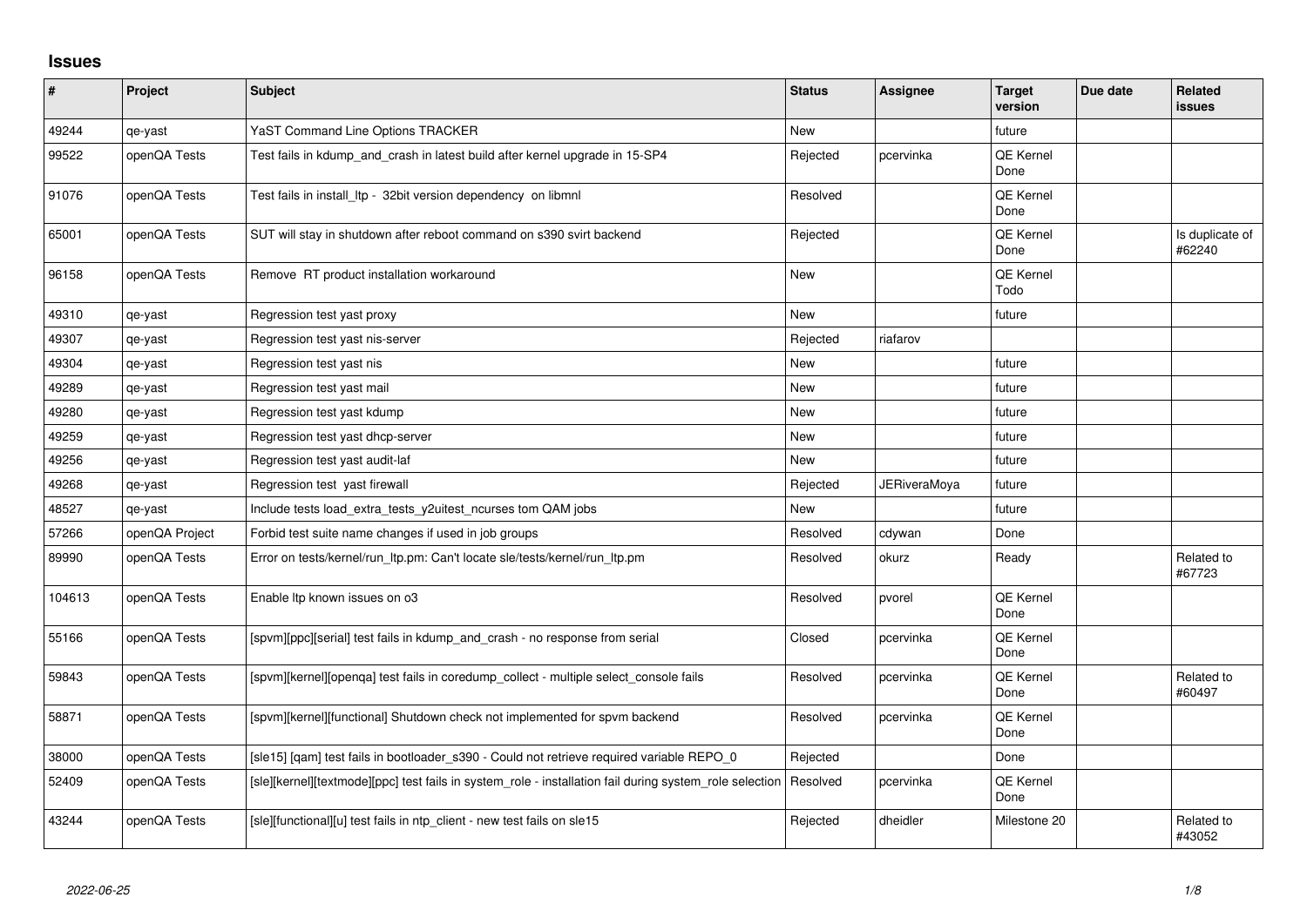| $\sharp$ | Project        | <b>Subject</b>                                                                                            | <b>Status</b> | Assignee     | <b>Target</b><br>version | Due date   | Related<br>issues                                   |
|----------|----------------|-----------------------------------------------------------------------------------------------------------|---------------|--------------|--------------------------|------------|-----------------------------------------------------|
| 37979    | openQA Tests   | [SLE] test fails in updates_packagekit_gpk - gpk-update-viewer doesn't start                              | Resolved      | riafarov     |                          |            | Related to<br>#31954                                |
| 32896    | openQA Tests   | [sle] test fails in pdsh slave                                                                            | Rejected      | pcervinka    |                          |            |                                                     |
| 34255    | openQA Tests   | [sle] test fails in kdump_and_crash - fail related to ruby2.1-rubygem-nokogiri                            | Resolved      | mgriessmeier |                          |            | Related to<br>#34777                                |
| 51365    | openQA Tests   | [research] Named pipe /dev/sshserial missing lines on first use                                           | Resolved      | pcervinka    | QE Kernel<br>Done        |            |                                                     |
| 98541    | openQA Tests   | [qe-core][kernel] Steps in case of s390 failures                                                          | <b>New</b>    |              |                          |            | Related to<br>#97532,<br>Related to<br>#105049      |
| 89966    | openQA Tests   | [qe-core] Test kernel_multipath tries to install fixed version of mdadm                                   | Resolved      | geor         | QE-Core:<br>Ready        |            |                                                     |
| 32698    | openQA Tests   | [qe-core] Clean /etc/machine-id after image creation                                                      | New           |              |                          |            |                                                     |
| 49418    | openQA Tests   | [qe-asg][qem] test fails in cluster_md                                                                    | Resolved      | jadamek      |                          |            |                                                     |
| 48155    | openQA Project | [qam][tools][kernel] Duplicate bootindex with multiple paths                                              | Resolved      | pcervinka    |                          |            |                                                     |
| 19486    | openQA Tests   | [qam][sle][functional][s390] test fails in install_update -> consoletest_setup types password to<br>early | Resolved      | okurz        |                          |            | Has duplicate<br>#19530, Has<br>duplicate<br>#19584 |
| 48467    | openQA Tests   | [qam][sle] test fails in zypper_lifecycle_toolchain - increase timeout for installation                   | Resolved      | martinsmac   |                          | 2019-03-16 | Is duplicate of<br>#47228                           |
| 34258    | openQA Tests   | [qam][sle] test fails in updates_packagekit_gpk                                                           | Resolved      |              |                          |            |                                                     |
| 49646    | openQA Tests   | [qam][s390] test fails in installation - system will not boot and login screen is not reached             | Rejected      |              |                          |            |                                                     |
| 40547    | openQA Tests   | [qam][opensuse] test fails in updates_packagekit_kde - job timeout                                        | Resolved      | pcervinka    | Done                     |            |                                                     |
| 49313    | qe-yast        | [qam][newt][yast2-rdp] Regression test yast rdp                                                           | Resolved      | jgwang       |                          |            |                                                     |
| 49298    | qe-yast        | [qam][newt][yast2-nfs-server] Regression test yast nfs-server                                             | Resolved      | simonlm      |                          |            |                                                     |
| 49295    | qe-yast        | [qam][newt][yast2-nfs-client] Regression test yast nfs                                                    | Resolved      | jgwang       |                          |            |                                                     |
| 49250    | qe-yast        | [qam][newt][yast2-network] Regression test for yast lan command line option                               | Resolved      | vpelcak      |                          |            |                                                     |
| 49286    | qe-yast        | [qam][newt][yast2-lang] Regression test yast language                                                     | Resolved      | mgrifalconi  |                          |            |                                                     |
| 49277    | qe-yast        | [qam][newt][yast2-http-server] Regression test yast http-server                                           | Resolved      | shukui       |                          |            |                                                     |
| 49271    | qe-yast        | [qam][newt][yast2-ftp-server] Regression test yast ftp-server                                             | Resolved      | shukui       |                          |            |                                                     |
| 49262    | qe-yast        | [gam][newt][yast2-dns-server] Regression test yast dns-server                                             | Resolved      | tonyyuan     |                          |            |                                                     |
| 49265    | qe-yast        | [qam][maint][yast2-storage][yast2-storage-ng] Regression test yast disk                                   | Resolved      | mgrifalconi  |                          |            |                                                     |
| 49121    | openQA Tests   | [qam][kernel][multipath][aarch64] Qemu fails setup multipath on qemu_aarch64                              | Resolved      | pcervinka    |                          |            |                                                     |
| 49217    | openQA Tests   | [qam][kernel][aarch64][sle] kdump is not scheduled for aarch64                                            | Resolved      | pcervinka    |                          |            |                                                     |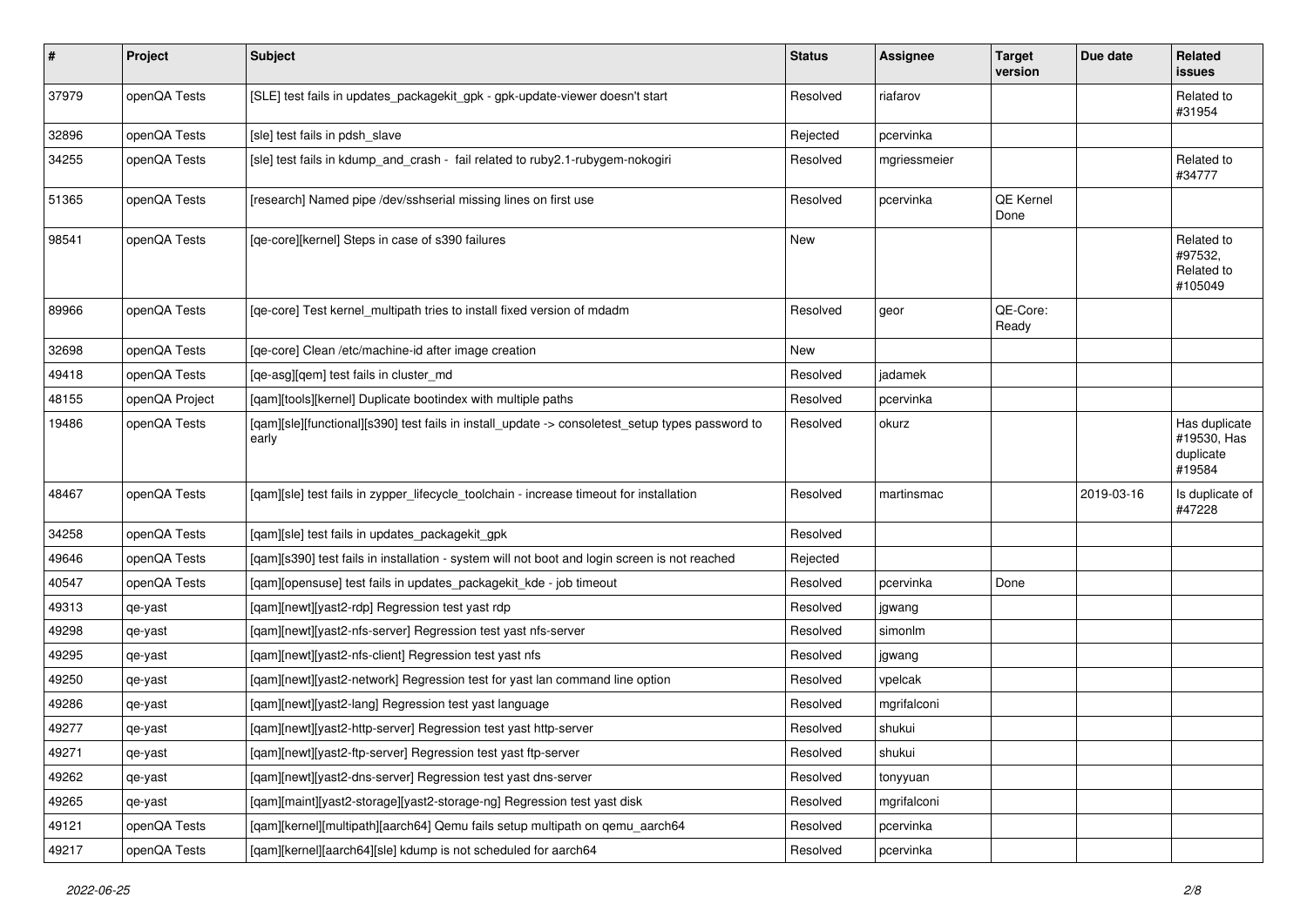| $\vert$ # | Project      | Subject                                                                                                  | <b>Status</b> | Assignee  | <b>Target</b><br>version | Due date | Related<br><b>issues</b> |
|-----------|--------------|----------------------------------------------------------------------------------------------------------|---------------|-----------|--------------------------|----------|--------------------------|
| 48308     | openQA Tests | [qam][kernel] test fails in kernel_multipath - missing python2 module                                    | Rejected      | pcervinka |                          |          |                          |
| 33643     | openQA Tests | [gam][ha] test fails in ha cluster init - scp failure                                                    | Resolved      | pcervinka |                          |          |                          |
| 48524     | openQA Tests | [qam][ha] Test fails during iscsi client setup - host: command not found                                 | Resolved      | pcervinka |                          |          | Has duplicate<br>#48302  |
| 46487     | openQA Tests | [qam][functional][y] test fails in select_patterns_and_packages                                          | Resolved      | riafarov  | Milestone 24             |          |                          |
| 40418     | openQA Tests | [qam][functional][sle] test fails in select_patterns_and_packages                                        | Resolved      | riafarov  |                          |          | Related to<br>#38870     |
| 27994     | openQA Tests | [qam][expedite][sprint 201711.2] test fails in test setup in bmwqemu.pm                                  | Resolved      | szarate   |                          |          |                          |
| 50045     | openQA Tests | [qam][blue][sle] - Fix type_password to accept parameters and pass them to the inner call<br>type_string | Resolved      | pcervinka |                          |          | Related to<br>#49655     |
| 50309     | openQA Tests | [qam][blue][leap][opensuse] Update online_repos behavior to activate online repositories                 | Resolved      | pcervinka |                          |          | Blocks #39449            |
| 50459     | openQA Tests | [qam][blue][leap] test fails in updates_packagekit_gpk - fail after update                               | Resolved      | pcervinka |                          |          |                          |
| 50387     | openQA Tests | [qam][blue] - test fails in updates_packagekit_kde                                                       | Resolved      | pcervinka |                          |          |                          |
| 20720     | openQA Tests | [qam][aarch64] test fails in install_patterns -> skips over grub2 menue                                  | Rejected      |           |                          |          | Related to<br>#20174     |
| 28015     | openQA Tests | [qam] test fails setup - aplay.pm syntax error                                                           | Resolved      | riafarov  |                          |          |                          |
| 30039     | openQA Tests | [qam] test fails in zypper_lr_validate - use version_utils instead of utils                              | Resolved      | pcervinka |                          |          |                          |
| 20716     | openQA Tests | [qam] test fails in zypper_info triggered on incidents -> needs adaption of pattern match                | Resolved      | pcervinka |                          |          |                          |
| 34288     | openQA Tests | [qam] test fails in zypper_info - zypper_info shouldn't be started                                       | Resolved      | riafarov  |                          |          | Related to<br>#32038     |
| 49673     | openQA Tests | [gam] test fails in zypper docker - increase timeout for zypper docker operation                         | Resolved      |           |                          |          |                          |
| 30814     | openQA Tests | [qam] test fails in yast2_ntpclient - log window is not closed                                           | Resolved      | pcervinka |                          |          |                          |
| 21790     | openQA Tests | [qam] test fails in wireshark - test don't match capturing needle                                        | Closed        |           |                          |          |                          |
| 31315     | openQA Tests | [qam] test fails in wireshark - rm command is not fully typed after alt-f4                               | Resolved      | pcervinka |                          |          |                          |
| 41030     | openQA Tests | [qam] test fails in updates_packagekit_kde - zypper update requires additional install step              | Resolved      | pcervinka |                          |          | Related to<br>#41396     |
| 48530     | openQA Tests | [qam] Test fails in update_install for networkmager update on ppc64le and s390                           | Rejected      | pcervinka |                          |          |                          |
| 21048     | openQA Tests | [qam] test fails in tracker_search_in_nautilus - keyboard press is not reaching target                   | Resolved      | pcervinka |                          |          | Related to<br>#5830      |
| 21046     | openQA Tests | [qam] test fails in tracker_search_in_nautilus - keyboard press is not reaching target                   | Rejected      |           |                          |          |                          |
| 48362     | openQA Tests | [qam] test fails in supportutils - remove pam check                                                      | Resolved      | hurhaj    |                          |          |                          |
| 44696     | openQA Tests | [gam] test fails in sshd - user password is weak                                                         | Resolved      | pdostal   |                          |          |                          |
| 26830     | openQA Tests | [qam] test fails in sle2docker - sles docker image has new name                                          | Rejected      | pcervinka |                          |          |                          |
| 25926     | openQA Tests | [qam] test fails in sle2docker                                                                           | Resolved      | pcervinka |                          |          |                          |
| 21052     | openQA Tests | [qam] test fails in shotwell_export - failure on first launch                                            | Resolved      | vsvecova  |                          |          |                          |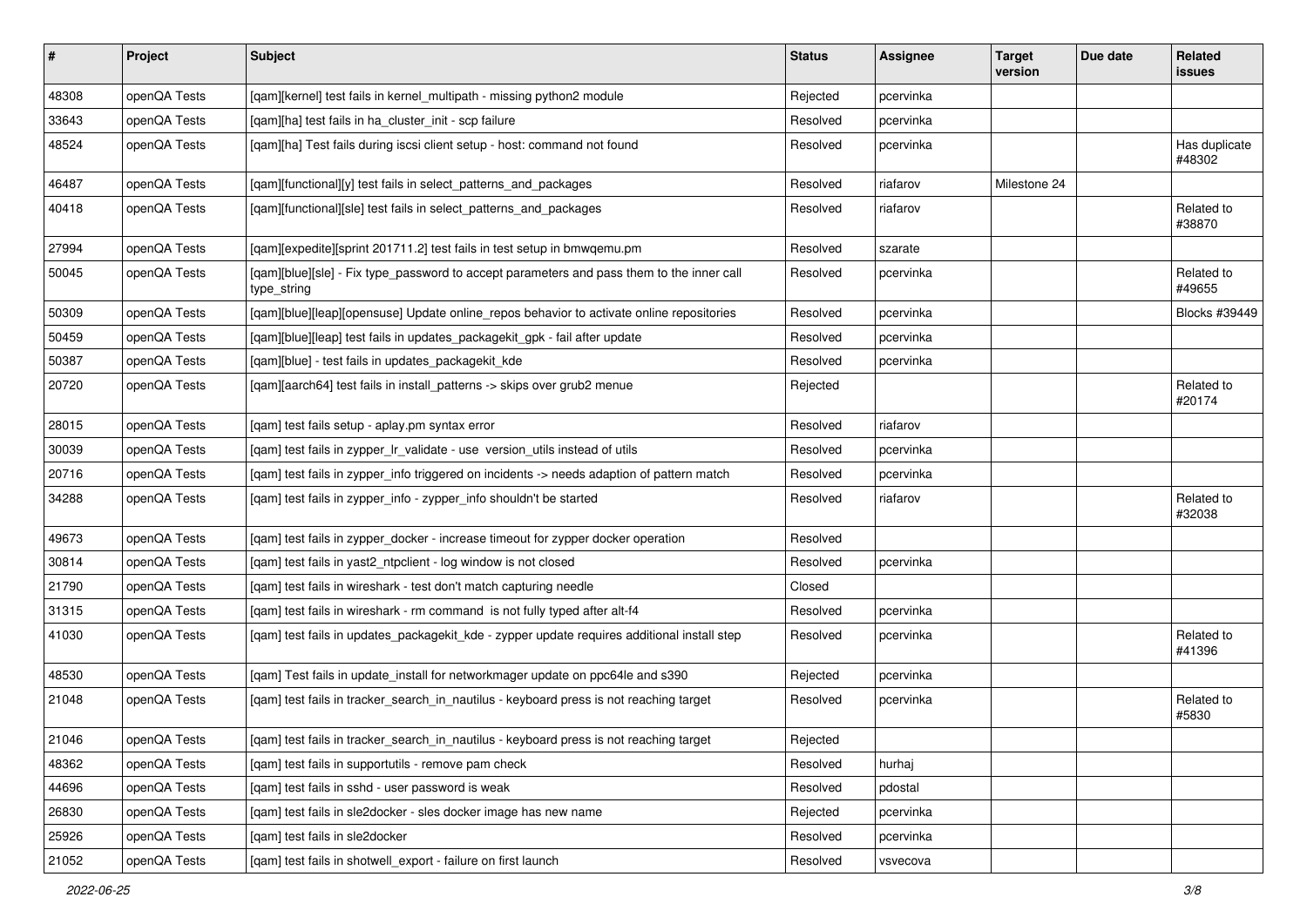| $\sharp$ | Project      | <b>Subject</b>                                                                        | <b>Status</b> | Assignee    | <b>Target</b><br>version | Due date | Related<br>issues                                                      |
|----------|--------------|---------------------------------------------------------------------------------------|---------------|-------------|--------------------------|----------|------------------------------------------------------------------------|
| 49628    | openQA Tests | [qam] test fails in setup_online_repos - missing configure online repositories        | Rejected      | pcervinka   |                          |          | Related to<br>#39449                                                   |
| 27205    | openQA Tests | [gam] test fails in setup - failing needles in iscsi support server                   | Resolved      | pcervinka   |                          |          |                                                                        |
| 27244    | openQA Tests | [gam] test fails in select patterns and packages - ha pattern is unselected           | Resolved      | pcervinka   |                          |          |                                                                        |
| 31699    | openQA Tests | [gam] test fails in scc registration - failing since scc addons update                | Resolved      | osukup      |                          |          |                                                                        |
| 31657    | openQA Tests | [gam] test fails in runc - conflict between docker-runc and runc                      | Resolved      | pgeorgiadis |                          |          |                                                                        |
| 27910    | openQA Tests | [gam] test fails in patch and reboot - many download failures                         | Rejected      |             |                          |          |                                                                        |
| 39536    | openQA Tests | [gam] test fails in patch and reboot - add missing variables for gam test issues      | Resolved      | pcervinka   | Done                     |          |                                                                        |
| 31867    | openQA Tests | [gam] test fails in partitioning raid - failures after update to needles              | Resolved      |             |                          |          | Related to<br>#28955                                                   |
| 30033    | openQA Tests | [qam] test fails in libreoffice_mainmenu_components - ttyS0 permission denied         | Resolved      | okurz       |                          |          | Related to<br>#29940                                                   |
| 31309    | openQA Tests | [gam] test fails in libreoffice mainmenu components - needles should be updated       | Resolved      | pcervinka   |                          |          |                                                                        |
| 40259    | openQA Tests | [gam] test fails in libreoffice mainmenu components - needle fail at base-install     | Resolved      | yuanren10   |                          |          |                                                                        |
| 38261    | openQA Tests | [qam] test fails in keymap_or_locale - tested text not written in console             | Rejected      | pcervinka   | Done                     |          |                                                                        |
| 37438    | openQA Tests | [gam] test fails in kernel Itp fs - issue in ga testsuite                             | Rejected      | pcervinka   |                          |          |                                                                        |
| 31180    | openQA Tests | [gam] test fails in kernel kexec - migration to systemctl broke the test              | Resolved      | pcervinka   |                          |          |                                                                        |
| 30514    | openQA Tests | [gam] test fails in java - increase timeout for installation                          | Closed        | pcervinka   |                          |          |                                                                        |
| 20778    | openQA Tests | [qam] test fails in install_update - missing variable INCIDENT_PATCH                  | Resolved      |             |                          |          |                                                                        |
| 34693    | openQA Tests | [qam] test fails in install_update - missing INCIDENT_PATCH                           | Rejected      | osukup      |                          |          |                                                                        |
| 20782    | openQA Tests | [gam] test fails in install patterns - mariadb test tries to install devel packages   | Resolved      | pcervinka   |                          |          |                                                                        |
| 67108    | openQA Tests | [gam] test fails in install - incorrect job configuration XFSTESTS REPO               | Resolved      | dzedro      |                          |          |                                                                        |
| 28528    | openQA Tests | [gam] test fails in groupwise - package is missing in ibs                             | Resolved      | pcervinka   |                          |          |                                                                        |
| 28291    | openQA Tests | [gam] test fails in firefox passwd - incorrectly typed password                       | Resolved      | emiura      |                          |          |                                                                        |
| 27618    | openQA Tests | [gam] test fails in firefox_java - remote side changed appearance                     | Resolved      | pcervinka   |                          |          |                                                                        |
| 28288    | openQA Tests | [gam] test fails in firefox headers - missed keys on input                            | Resolved      | coolo       |                          |          |                                                                        |
| 28297    | openQA Tests | [gam] test fails in firefox developertool - missed click                              | Resolved      | bfilho      |                          |          | Related to<br>#33781                                                   |
| 27901    | openQA Tests | [qam] test fails in evolution_smoke - imap aol not responding                         | Resolved      | pcervinka   |                          |          |                                                                        |
| 21774    | openQA Tests | [gam] test fails in evolution mail imap - test hangs on querying authentication types | Rejected      | pcervinka   |                          |          | Related to<br>#21814,<br>Related to<br>#29357,<br>Related to<br>#29360 |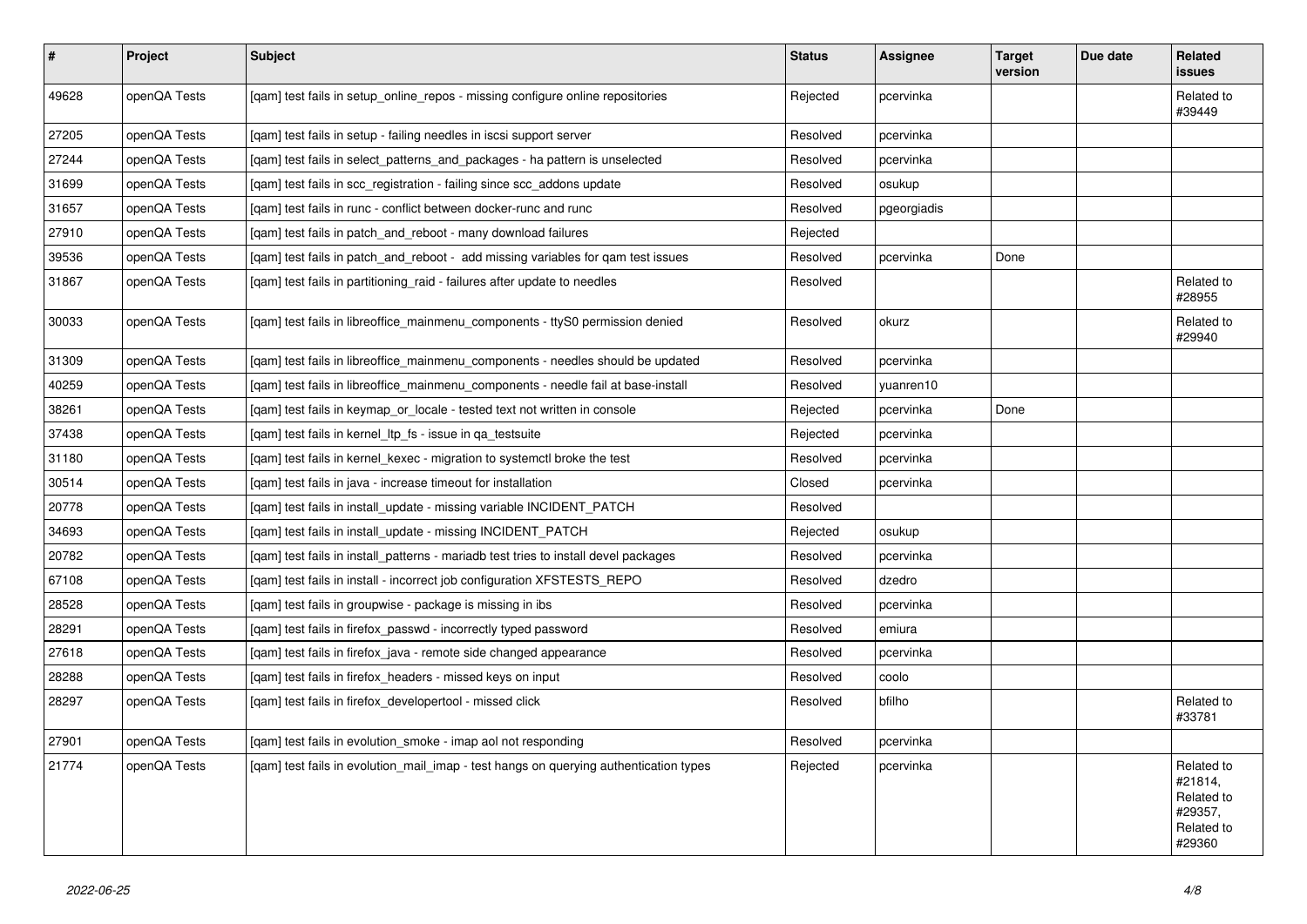| $\sharp$ | Project      | <b>Subject</b>                                                                                        | <b>Status</b> | Assignee   | <b>Target</b><br>version | Due date   | Related<br>issues                             |
|----------|--------------|-------------------------------------------------------------------------------------------------------|---------------|------------|--------------------------|------------|-----------------------------------------------|
| 37093    | openQA Tests | [gam] test fails in evolution mail imap - remove workaround for bsc#1049387                           | Resolved      | pcervinka  |                          |            |                                               |
| 33451    | openQA Tests | [qam] test fails in dstat - package not available on SP1                                              | Rejected      | pcervinka  |                          |            |                                               |
| 33469    | openQA Tests | [qam] test fails in dstat - clean/update needles for dstat-fileoutput                                 | Resolved      | pcervinka  |                          |            | Related to<br>#32719                          |
| 46895    | openQA Tests | [qam] test fails in dracut - output not matched on 15SP1                                              | Resolved      | pstivanin  |                          | 2019-01-31 | Related to<br>#47417                          |
| 31810    | openQA Tests | [qam] test fails in docker - disable docker tests on sle12-sp1                                        | Resolved      | pcervinka  |                          |            |                                               |
| 21038    | openQA Tests | [qam] test fails in bootloader_s390 - missing install image on ftp server                             | Workable      |            |                          |            | Related to<br>#20904,<br>Blocks #25286        |
| 30127    | openQA Tests | [qam] test fails in application_starts_on_login - dynamic space in needle                             | Resolved      | pcervinka  |                          |            |                                               |
| 46109    | openQA Tests | [qam] test fails in addon_products_via_SCC_yast2                                                      | Resolved      | dheidler   |                          |            | Related to<br>#44252                          |
| 20980    | openQA Tests | [qam] test fails in addon_products_sle                                                                | Resolved      | riafarov   |                          |            |                                               |
| 19492    | openQA Tests | [gam] test fails in addon products sle                                                                | Resolved      |            |                          |            |                                               |
| 27506    | openQA Tests | [gam] test fails in 1 shim suite - missing repository on dist                                         | Resolved      | thehejik   |                          |            |                                               |
| 20758    | openQA Tests | [qam] SLE12-SP3 test fails in welcome                                                                 | Resolved      |            |                          |            |                                               |
| 20804    | openQA Tests | [qam] SLE12-SP3 test fails in system_role - incorrect content of variable MAINT_TEST_REPO             | Resolved      | osukup     |                          |            |                                               |
| 20756    | openQA Tests | [qam] SLE12-SP3 test fails in scc_registration                                                        | Resolved      |            |                          |            |                                               |
| 20760    | openQA Tests | [qam] SLE12-SP3 test fails in add_update_test_repo                                                    | Resolved      | dasantiago |                          |            |                                               |
| 20790    | openQA Tests | [qam] SLE12-SP3 test fails in 1_unknown_ - slenkins-tests-openvpn-control                             | Rejected      | pcervinka  |                          |            | Related to<br>#20002                          |
| 41396    | openQA Tests | [qam] Revise updates_packagekit_kde                                                                   | Rejected      | pcervinka  |                          |            | Related to<br>#41030,<br>Related to<br>#36138 |
| 49253    | qe-yast      | [qam] Regression test for yast add-on command line option                                             | Rejected      | jgwang     |                          |            |                                               |
| 49283    | qe-yast      | [qam] Regression test yast keyboard                                                                   | Resolved      | simonlm    |                          |            |                                               |
| 30219    | openQA Tests | [qam] openqaworker3:8 - DIE can't open qmp                                                            | Resolved      |            |                          |            |                                               |
| 20696    | openQA Tests | [qam] Make evolution_prepare_servers compatibile with openSUSE                                        | Resolved      | pcervinka  |                          |            | Related to<br>#19320                          |
| 38180    | openQA Tests | [gam] [sle15] test fails in userspace systemd - update test suite for sle15                           | Rejected      | jtzhao     |                          |            |                                               |
| 38183    | openQA Tests | [qam] [sle15] test fails in userspace_net_snmp - Error opening specified endpoint<br>"udp:localhost:" | Rejected      |            |                          |            |                                               |
| 38138    | openQA Tests | [qam] [sle15] test fails in userspace_coreutils - qa_test_coreutils not properly updated for sle15    | Resolved      |            |                          |            |                                               |
| 38135    | openQA Tests | [qam] [sle15] test fails in userspace_bind - qa_test_bind is not updated for SLE15                    | Resolved      | pcervinka  | Done                     |            |                                               |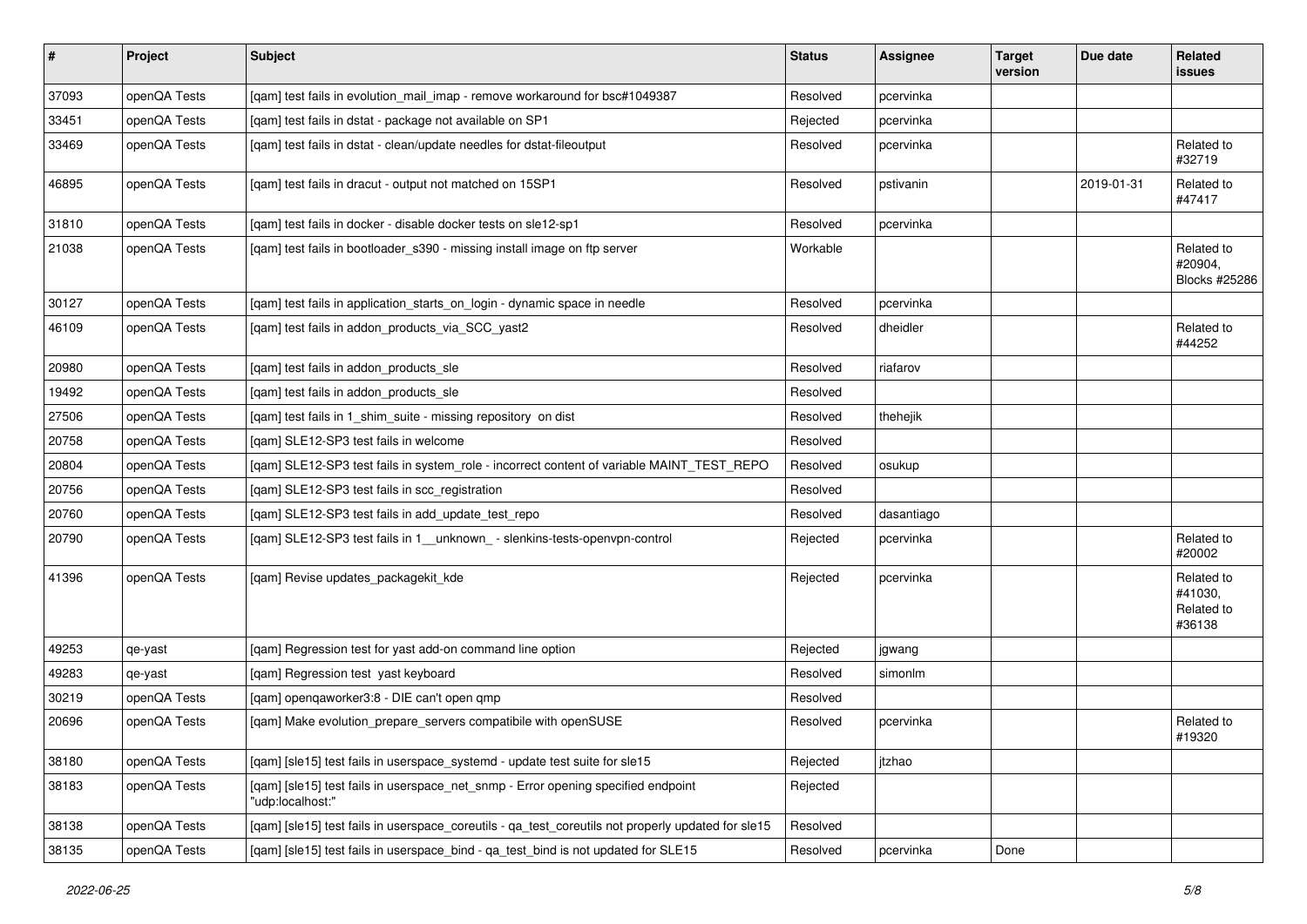| $\vert$ # | <b>Project</b> | <b>Subject</b>                                                                                                  | <b>Status</b> | <b>Assignee</b> | <b>Target</b><br>version | Due date | Related<br><b>issues</b>                                                  |
|-----------|----------------|-----------------------------------------------------------------------------------------------------------------|---------------|-----------------|--------------------------|----------|---------------------------------------------------------------------------|
| 38129     | openQA Tests   | [gam] [sle15] test fails in userspace apparmor - suite ga test apparmor not updated for sle15                   | Resolved      |                 |                          |          | Related to<br>#43982                                                      |
| 38003     | openQA Tests   | [gam] [sle15] test fails in scc registration - no candidate needle with tag(s)<br>'scc-module-%REQUIRED_ADDONS% | Rejected      |                 |                          |          |                                                                           |
| 38015     | openQA Project | [qam] [sle15] Missing SLE5 iso                                                                                  | Rejected      | pcervinka       | Done                     |          |                                                                           |
| 38192     | openQA Tests   | [qam] [sle] test fails in firefox_flashplayer - tracking protection information is present                      | Rejected      | bfilho          |                          |          |                                                                           |
| 38069     | openQA Tests   | [gam] [sle] [functional] test fails in pidgin IRC - failure after check screen change                           | Resolved      | okurz           |                          |          |                                                                           |
| 38066     | openQA Tests   | [gam] [sle] [functional] test fails in application starts on login - failure after check screen<br>change       | Resolved      | okurz           |                          |          |                                                                           |
| 37928     | openQA Tests   | [QAM] [SLE 15] Migrate Itp tests in Updates to new runner                                                       | Resolved      | osukup          |                          |          |                                                                           |
| 37925     | openQA Tests   | [QAM] [SLE 15] Make SLE-HPC product installation compatible with QAM update flow                                | Resolved      | pcervinka       | Done                     |          |                                                                           |
| 32434     | openQA Tests   | [gam] - test fails in sle2docker - docker test suites don't clean images properly                               | Resolved      | pgeorgiadis     |                          |          |                                                                           |
| 20904     | openQA Tests   | [gam] - test fails in bootloader s390 - ftp is missing install medium                                           | Resolved      | mgriessmeier    |                          |          | Related to<br>#21038                                                      |
| 30388     | openQA Project | [gam] opengaworker10:4 - worker fail all tests - gemu instances are left behind                                 | Resolved      | dasantiago      | Done                     |          | Related to<br>#30595,<br>Related to<br>#30700, Has<br>duplicate<br>#31126 |
| 32716     | openQA Tests   | [ga]test fails in shutdown                                                                                      | Resolved      | pcervinka       |                          |          |                                                                           |
| 76933     | openQA Tests   | [opensuse] Add clojure test to Tumbleweed                                                                       | New           | pcervinka       | QE Kernel<br>Current     |          |                                                                           |
| 40181     | openQA Tests   | [network] test fails in before_test - wicked basic test fails on 15SP1                                          | Resolved      | pcervinka       | Done                     |          |                                                                           |
| 59226     | openQA Tests   | [kernel]ltp][spvm][sporadic] test fails in boot ltp - cat /tmp/ver linux before.txt timeout                     | Resolved      | pcervinka       | QE Kernel<br>Done        |          | Related to<br>#59190                                                      |
| 54275     | openQA Tests   | [kernel]kotd][ltp][s390x] test fails in install_ltp - failure after install_kotd, console issue                 | Closed        | pcervinka       | QE Kernel<br>Done        |          | Related to<br>#54260                                                      |
| 59223     | openQA Tests   | [kernel][spvm][sporadic] test fails in boot ltp - timeout/slow boot                                             | Rejected      | pcervinka       | QE Kernel<br>Done        |          |                                                                           |
| 59954     | openQA Tests   | [kernel][spvm] test fails in qa_test_klp - git should be git-core                                               | Resolved      | pcervinka       | QE Kernel<br>Done        |          |                                                                           |
| 60182     | openQA Tests   | [kernel][spvm] test fails in lvm no separate home - update needles                                              | Resolved      | pcervinka       | QE Kernel<br>Done        |          |                                                                           |
| 58295     | openQA Tests   | [kernel][sporadic] test fails in kdump_and_crash - password is entered too early                                | Rejected      | pcervinka       | QE Kernel<br>Done        |          |                                                                           |
| 73099     | openQA Tests   | [kernel][powervm] Test fails in install klp product - console is not switched                                   | Resolved      | pcervinka       | QE Kernel<br>Done        |          |                                                                           |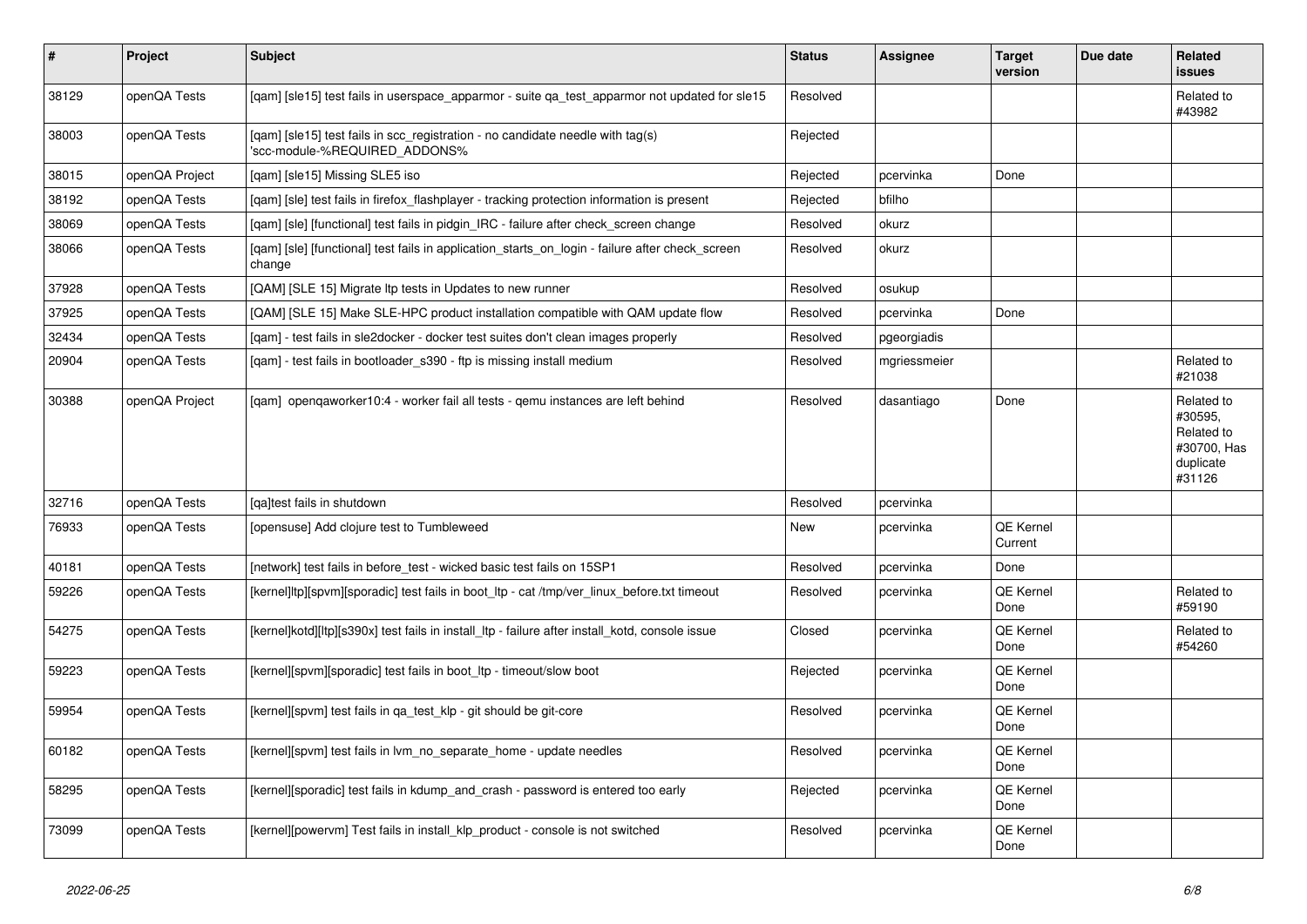| $\vert$ # | Project      | <b>Subject</b>                                                                                                 | <b>Status</b> | Assignee  | <b>Target</b><br>version | Due date | Related<br>issues                                                                                  |
|-----------|--------------|----------------------------------------------------------------------------------------------------------------|---------------|-----------|--------------------------|----------|----------------------------------------------------------------------------------------------------|
| 64030     | openQA Tests | [kernel][ltp]spvm] test fails in boot_ltp - Not finished boot                                                  | Resolved      | pcervinka | QE Kernel<br>Done        |          |                                                                                                    |
| 63610     | openQA Tests | [kernel][ltp][spvm] - test fails in pkey01 on spvm                                                             | Resolved      | pcervinka | QE Kernel<br>Done        |          | Related to<br>#63943                                                                               |
| 63943     | openQA Tests | [kernel][ltp] test fails in pkey01 - Setup hugepages before test execution                                     | Resolved      | pcervinka | QE Kernel<br>Done        |          | Related to<br>#63610                                                                               |
| 66203     | openQA Tests | [kernel][ltp] test fails in ioctl_loop05 - LOOP_SET_DIRECT_IO succeeded unexpectedly                           | Resolved      |           | QE Kernel<br>Done        |          |                                                                                                    |
| 53294     | openQA Tests | [kernel][ltp] test fails in boot_ltp - incorrect kernel name provided                                          | Closed        | pcervinka | QE Kernel<br>Done        |          | Related to<br>#51743                                                                               |
| 54416     | openQA Tests | [kernel][ltp] Setup GitLab CI for LTP daily builds                                                             | Closed        | pcervinka | QE Kernel<br>Done        |          |                                                                                                    |
| 53165     | openQA Tests | [kernel][installation][lvm] test fails in lvm_no_separate_home - update lvm installation part for<br>sle12-sp5 | Closed        | pcervinka | QE Kernel<br>Done        |          |                                                                                                    |
| 57329     | openQA Tests | [kernel][functional] PowerVM console is not active all the time                                                | Resolved      | pcervinka | QE Kernel<br>Done        |          | Related to<br>#54617,<br>Related to<br>#58220,<br>Related to<br>#14626, Has<br>duplicate<br>#62819 |
| 60083     | openQA Tests | [kernel][functional] - test fails in boot_to_desktop - password is not entered                                 | Resolved      | pcervinka | <b>QE Kernel</b><br>Done |          |                                                                                                    |
| 67315     | openQA Tests | [kernel][blktests] test fails in boot_to_desktop - YAML schedule not ready for s390x                           | Rejected      |           | QE Kernel<br>Done        |          |                                                                                                    |
| 73207     | openQA Tests | [kernel] Test fails in tuned - incorrect profile                                                               | Rejected      | pcervinka | <b>QE Kernel</b><br>Done |          |                                                                                                    |
| 56615     | openQA Tests | [kernel] test fails in tuned - error message for perf_bias failure is different on SLE15-SP1                   | Resolved      | pcervinka | QE Kernel<br>Done        |          |                                                                                                    |
| 60326     | openQA Tests | [kernel] test fails in multipath - update schedule                                                             | Resolved      | pcervinka | QE Kernel<br>Done        |          |                                                                                                    |
| 60449     | openQA Tests | [kernel] test fails in kdump_and_crash - test is disabling kdump                                               | Rejected      | pcervinka | QE Kernel<br>Done        |          |                                                                                                    |
| 60818     | openQA Tests | [kernel] test fails in kdump_and_crash - password prompt is not catched                                        | Resolved      | pcervinka | QE Kernel<br>Done        |          |                                                                                                    |
| 65067     | openQA Tests | [kernel] test fails in clone301                                                                                | Resolved      | metan     | QE Kernel<br>Done        |          |                                                                                                    |
| 60746     | openQA Tests | [kernel] test fails in boot to desktop - increase timeout after password                                       | Resolved      | pcervinka | QE Kernel<br>Done        |          |                                                                                                    |